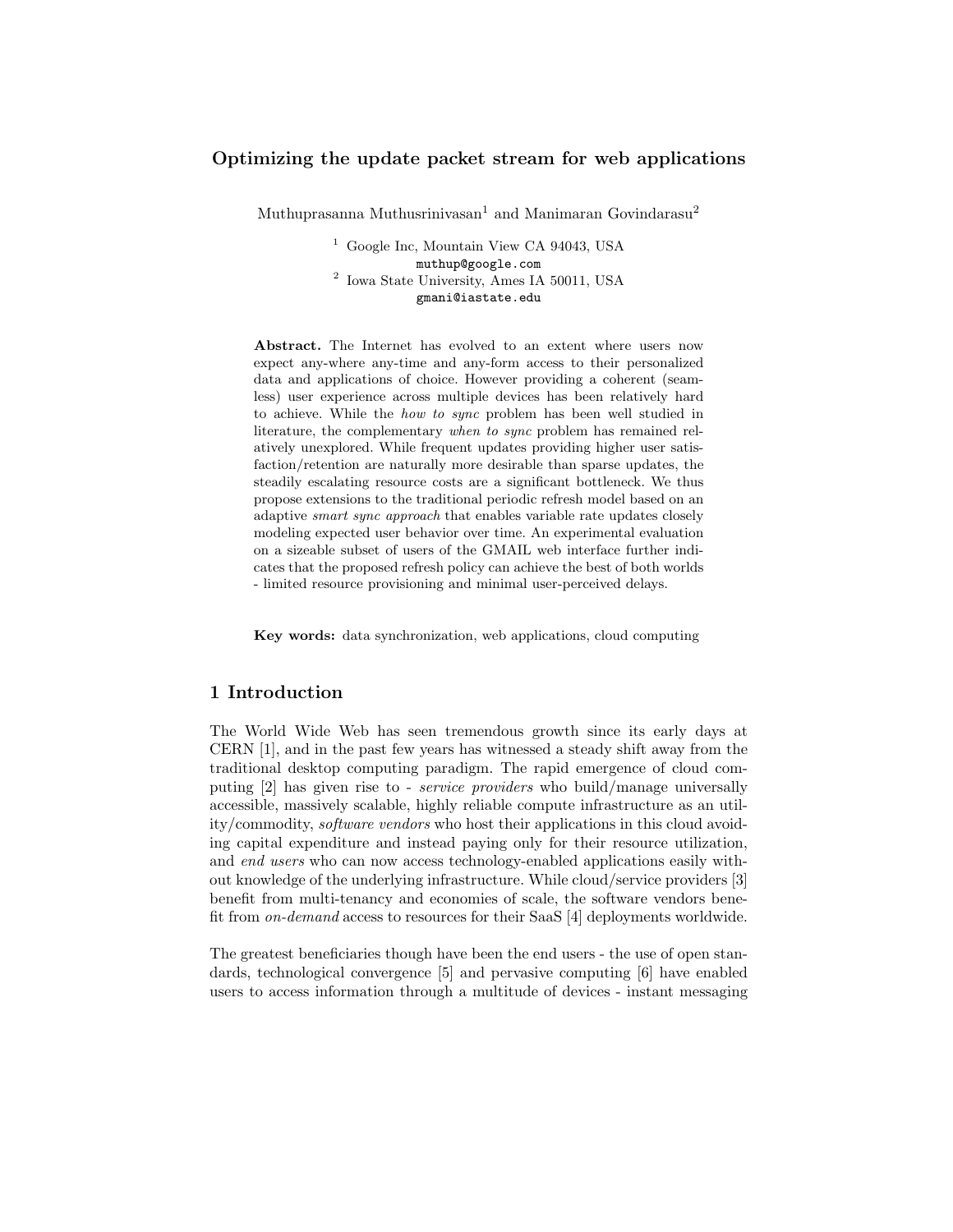through desktop clients, web browsers, mobile phones, interactive TV etc. is now possible. Users can thus access their data in the cloud using any device, at any time, anywhere in the world, and in any desired form, with no restrictions whatsoever. The widespread adoption of these ubiquitous applications is now primarily governed by natural expectations of a coherent user experience. In applications where data reconciliation can be quick and easy, seamless on-access device sync would suffice. However, it is untenable for applications requiring longer synchronization cycles or needing a complex update mechanism, due to undesirable user-perceived delays and slow application response times.

The traditional approach towards data reconciliation has been to execute mutually agreed update protocols at regular intervals. However, high frequency updates for devices having low user activity leads to a large number of redundant null updates. Such a non-optimal use of resources does not scale well for the cloud managing millions of users each possibly using tens of remote devices. Hence we propose a *smart sync approach* that exploits user behavior (past access patterns) to determine the likelihood of an impending user access to trigger a pro-active update. This would not only consume far fewer resources due to throttling of updates during periods of expected user inactivity, but also provide maximal data coherence across devices due to pro-active data synchronization. In this paper, we analyze a sizeable subset of GMAIL user interactions with the cloud, to determine optimal user behavior models for likelihood estimation (update interval adaptation) and to also study the resulting benefits for the users and the application in the cloud.

## 2 Related Work

Continuous harmonization of data over time across multiple remote sources, or data synchronization [7], has been a well studied topic [8], and has been explored in multiple contexts such as database design [9], secure communications [10], memory architectures [11], distributed computing [12], etc.

The research on data synchronization for ubiquitous computing has proceeded mainly along two lines, namely the *how to sync* and *when to sync* paradigms. The 'how to sync' issue deals with designing optimal data sync protocols that are scalable with network size and the resulting bandwidth/storage considerations. The traditional approach has relied on the use of timestamps [13] for version control, and delta compression [14] for minimal data transmission. Recent approaches relying on robust mathematical [15], information-theoretic [16], and probabilistic [17] techniques have provided greater flexibility.

Also, commercial solutions including Palm's HotSync [18], Microsoft's ActiveSync [19], Nokia's IntelliSync [20], etc. are in wide use today. This proliferation of proprietary sync protocols and their mutual incompatibilities led to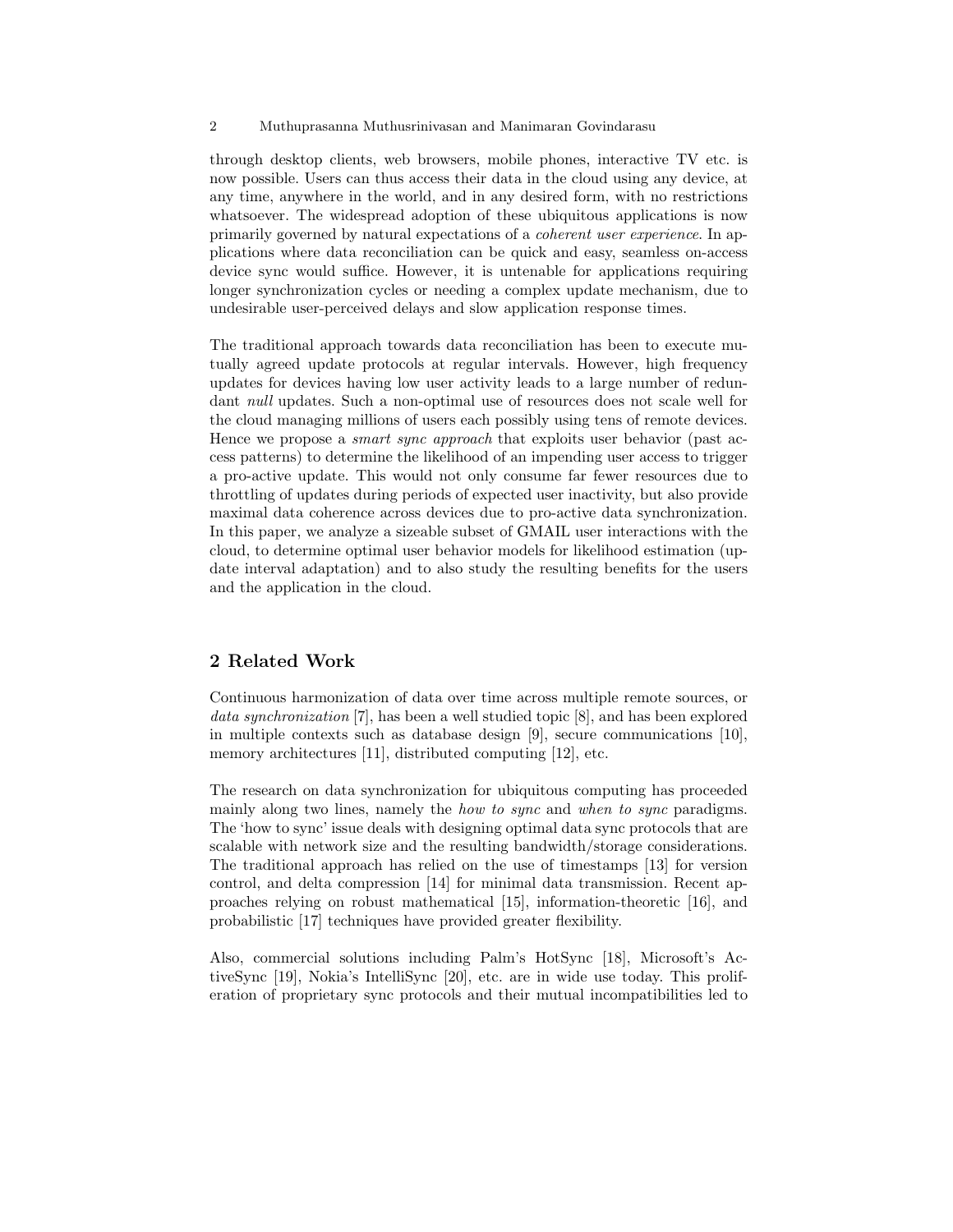the Open Mobile Alliance [21] and the emergence of a platform-independent open standard known as SyncML [22].

The complementary 'when to sync' issue deals with the formulation of an optimal update policy - good data coherence while consuming fewer resources in the device, the cloud, and the network. The classic 'push vs pull' debate arises in this context [23]. In a push model the server (cloud) keeps track of all the connected clients (devices) and triggers updates as soon as they are generated. While it guarantees maximal data coherence and least resource consumption, scalability has been a minor concern due to expensive state maintenance for the dynamically-changing heterogeneous network topology.

In a pull model, the different clients (devices) fetch data from the server (cloud) at some pre-defined intervals. While a lower pull frequency leads to delayed data coherence, a higher pull frequency leads to increased resource consumption. Although achieving an optimal threshold has proven to be difficult, most web applications today use periodic polling for updates as it is both light-weight and easily deployed. Recently hybrid push-pull mechanisms [24] exploiting persistent (keep-alive) HTTP connections and reverse-AJAX style asynchronous polling such as COMET [25] and the Bayeux protocol [26] have been proposed. In parallel, tool-kits such as Google Gears [27], Microsoft Sync Framework [28] and others provide the ability to use applications off-line, yet seamlessly synchronizing with the cloud whenever possible.

Our focus here is on continual adaptation of the popular periodic polling technique based on past access patterns to both improve user satisfaction and network/cloud performance. The rest of the paper is organized as follows. Sections 3 and 4 present the system architecture used for analysis and a few key preliminary observations respectively. Sections 5 and 6 then present the proposed adaptive sync techniques and the results of their experimental evaluation respectively.

### 3 Analysis Framework

GMAIL [29] is a popular cloud-based email solution used by a large number of people world-wide on multiple platforms/devices. As a means of evaluating our proposed smart sync approach, we analyze a sizeable subset of GMAIL user interactions for a five-week duration (25 week-days). In this context, we wish to categorically state that the web access logs used in this experiment were fully anonymized to mask all user and location identifying information with due concern for privacy. Fig. 1 represents the analysis framework used for our experimental evaluation here. All user queries served by the many GMAIL frontend servers have historically been anonymized and per query statistics archived in the Google File System [30]. We mine these per query logs to construct aggregate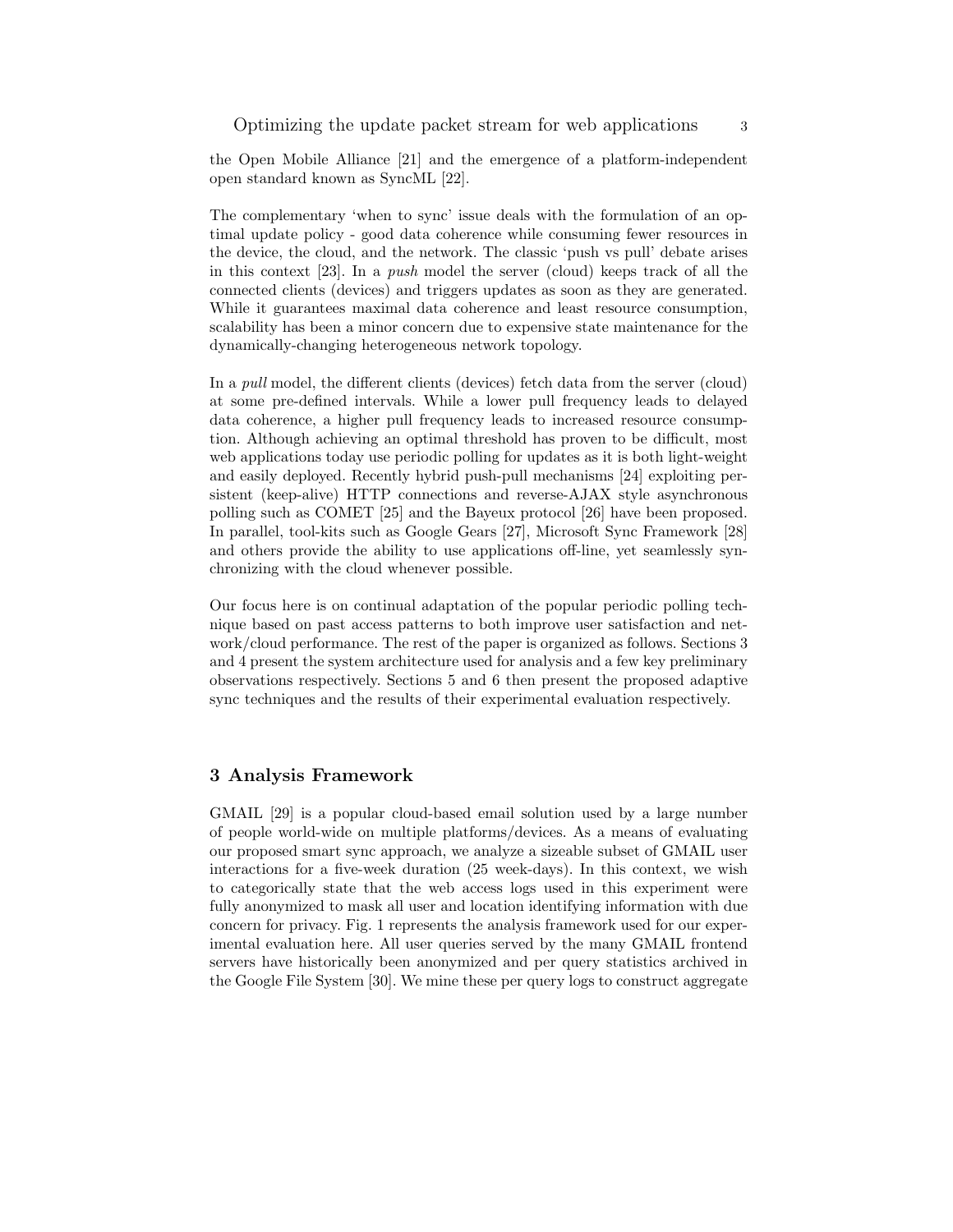per user logs, and run them through a Sawzall/Map-Reduce [31] [32] based pattern extraction engine that generates session signatures in Bigtable [33]. Lastly we design a query replay mechanism that can gather/compute per user statistics based on continual adaptation of the individual session signatures.



Fig. 1. Analysis Framework

For privacy and confidentiality reasons, our results here primarily focus on frequency distributions and behavioral trends, not absolute statistics and raw numbers. Additionally, the results are expected to have a minor loss of fidelity induced by the anonymization process used to strip sensitive user/location information from the user access logs.

## 4 Preliminary Study

We now present our initial observations along with a formal definition of a few terms loosely used thus far.

### 4.1 Terminology

While we expect the terms *user, device* and *location* to refer to a person, physical gadget, and some geo-coordinate respectively, their usage in the world of web applications is slightly skewed - every HTTP request is instead represented by a triplet *(user\_id, location\_id, cookie\_id)*.

While *user id* directly maps a digital identity to a physical person, it is not guaranteed to be unique due to the use of multiple accounts by a single person or sharing of a single account by a group of users. Similarly location id cannot guarantee a unique mapping from a network address to the Internet host that issued that particular request due to the use of network address translation, proxy servers etc. The other means of tracking distinct devices using browser cookies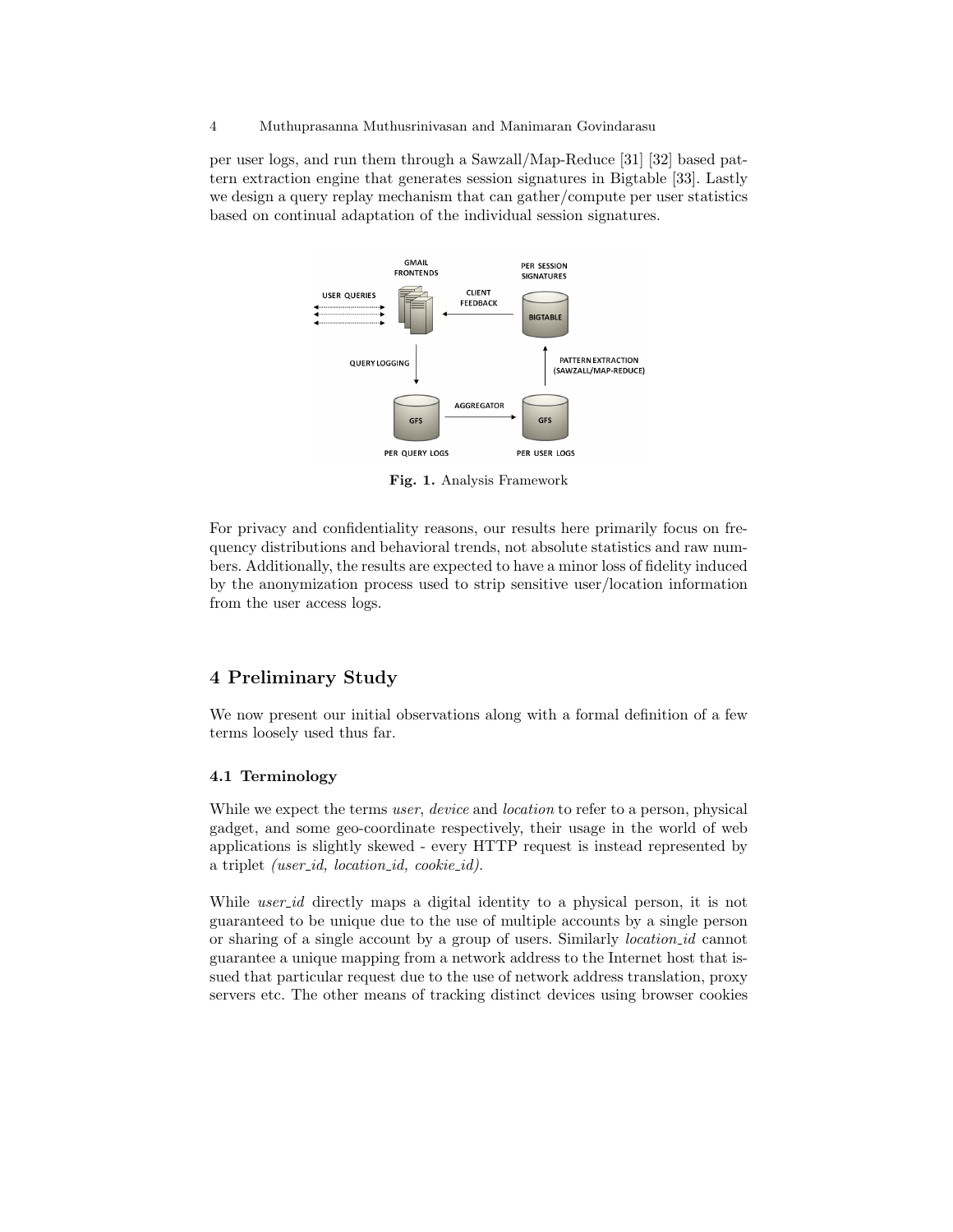$(cookie_id)$  also cannot guarantee unique device identification due to browser state synchronization across devices by various applications [34] and pro-active user deletion of cookies due to privacy/anonymity concerns or otherwise.

Fortunately these anomalies are relatively fewer and hence we unify the terms cookie, location and device and use them interchangeably henceforth. We thus restrict our analysis here to appropriate (user id, cookie id) tuples as representative of true user migration patterns on the Internet as a whole.

## 4.2 Initial Observations

As previously stated, data sync techniques relying on a client pull design require server polling at regular intervals. However the ever-increasing bandwidth needs coupled with higher demand for cpu, memory and disk resources mandate the design and use of a more efficient sync mechanism. Our key observation in this regard has been that most users display fairly stereotypical intra-day access patterns in addition to regular everyday usage, making them fairly repetitive and their access patterns relatively easy to predict.

User Persistence: A critical requirement of any adaptive technique is the availability of sufficient per-user data over extended durations of time to make reasonably accurate predictions. Fig. 2 shows the user persistence histogram for the 25-day window. The x-axis represents the total duration (in days) an user accessed the GMAIL web interface, while the (log-scale) y-axis tracks the total number of users in each of those intervals. Herein we notice the large number of highly persistent (heavy) users (long-tail) which provides sufficient scope for reliable data gathering and analysis, for accurate user behavior predictions.



Fig. 2. User Persistence

Device Spread: The user persistence metric measures the time spread, but not the location/device spread for any user. The device spread histogram in Fig. 3 plots the maximum/average/minimum number of cookies accessed by the user during the 25-day observation window. The x-axis represents the total number of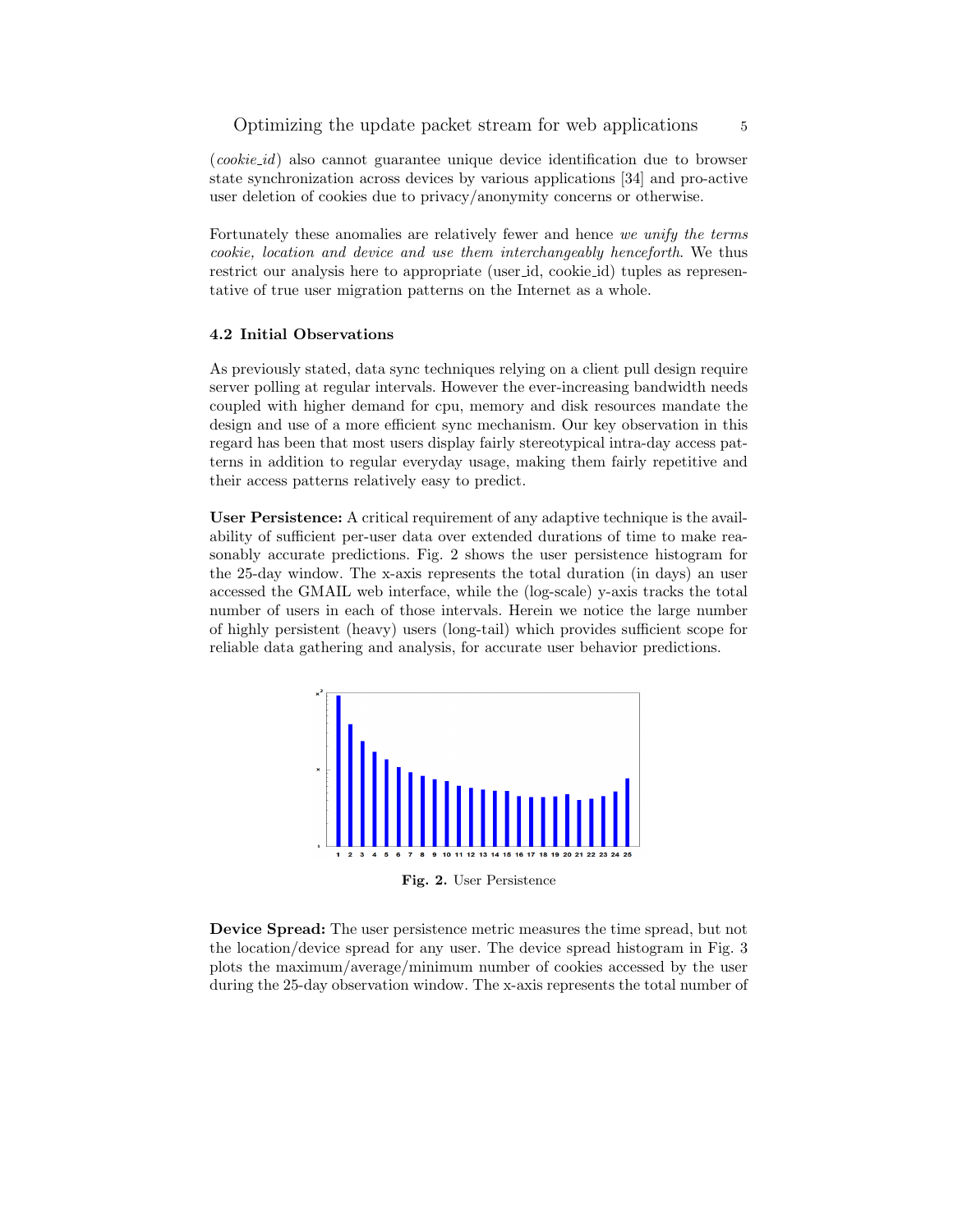distinct cookies, while the (log-scale) y-axis tracks the number of users accessing the corresponding number of cookies. Herein we notice a large number of users who interact with multiple cookies/devices on a regular basis. The seemingly large number of cookies for certain users is probably due to extensive account sharing or incorrect query to device attribution as explained previously.



Fig. 3. Device Spread

Time Persistence: Varying the data sync update interval yields higher resource savings for mostly idle users than always-on users, and hence the practical feasibility of any adaptive sync technique is impacted by the cumulative time duration an user accesses a particular session. Fig. 4 represents the time persistence histogram where the x-axis represents the time persistence intervals (in minutes/day), while the (log-scale) y-axis tracks the number of users in each of those intervals. We notice that a majority of users show activity for less than a few hours a day, and hence a periodic polling strategy would perform poorly. The presence of user accounts having extremely high time persistence can be attributed to coarse-grained time data available and mismatched query to user attribution, both induced by content stripping for logs anonymization.



Fig. 4. Time Persistence

Thus high user persistence and device spread combined with low time persistence for a large majority of GMAIL users indicates that an adaptive sync approach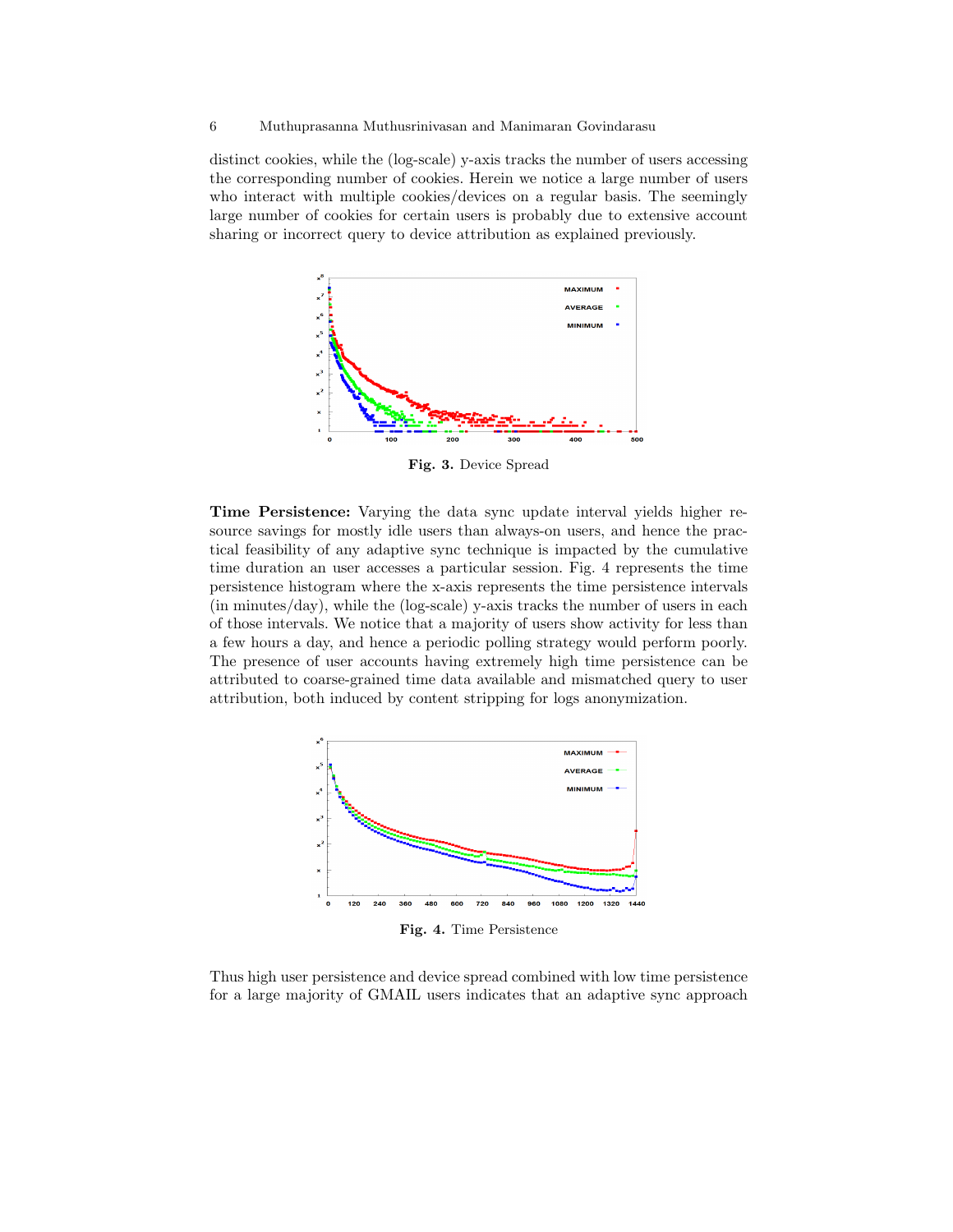can easily outperform the periodic polling mechanism. We now seek to analyze in greater detail these stereotypical trends in daily user access patterns to design an optimal data refresh policy.

# 5 Smart Sync Approach

We have thus far focused on the basic *can we adapt* issue, while we now try to address the more critical how to adapt issue by analyzing a few user behavior models for simplicity, scalability, and impact on overall user satisfaction.

#### 5.1 Basic Representation

As stated previously, we use a *(user<sub>id, cookie id)* tuple as the basic unit of</sub> data measurement, analysis and subsequent optimization - henceforth simply referred to as a session. A steady increase in the number of users and their personal devices can quickly lead to scalability issues with respect to storage and computational needs, and hence we need small light-weight session signatures that lend well to easier generation and real-time adaption. Thus complex pattern analysis or correlation techniques need to be discarded in favor of simple resource-efficient approximate solutions.



Fig. 5. User Session Activity (1 day)

Click Tracking: A simple means of characterizing session activity would be to analyze user-generated clicks in any browser session - while a single click indicates user presence, a corresponding absence may not accurately differentiate an inactive session from an idle user processing related/other information. However, if we presume higher likelihood of an user click in the close neighborhood of a previous click than farther away from it, it provides an indirect means of session state inference - the terms *idle* and *inactive* now assume a more continuous interpretation, lower (higher) deviations indicate idle (inactive) behavior respectively.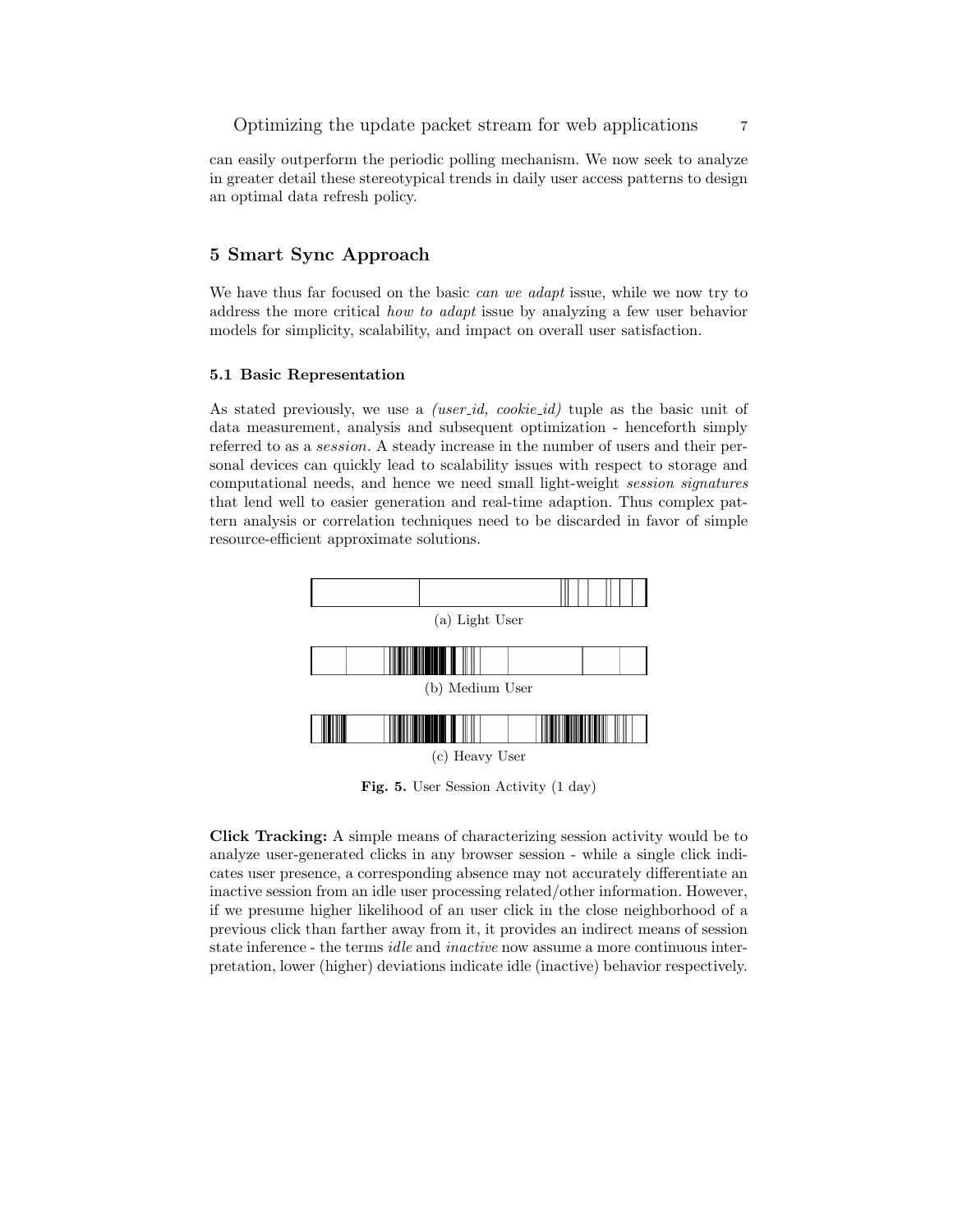8 Muthuprasanna Muthusrinivasan and Manimaran Govindarasu

In Fig. 5, we partition user session activity patterns into three categories. While Fig. 5a and Fig. 5c represent the two extremes of daily user click activity, Fig. 5b better represents a typical user behavior over a 24-hour period. In Fig. 6, we plot corresponding user activity patterns across multiple days, each day with a different color. While Fig. 6a shows an user having a very high correlation across days, Fig. 6b indicates a moderate level of correlation having a few outliers. On the other hand, Fig. 6c represents an user showing practically no correlation across days. The higher the correlation measured, the more reliable are the resulting user behavior models, and hence better the user click predictions.



Fig. 6. User Session Activity (multiple days)

Click Probability Tracking: Representing a session signature as the union of multiple user click instances on a daily basis leads to variable-sized session signatures. Thus we not only require multiple session signatures for high-activity users, but also larger session signatures due to the higher number of clicks generated. An alternate fixed-size representation that tracks the probability of an user click across multiple contiguous yet disjoint time intervals can alleviate this problem. The session signature size is now determined by the granularity of the individual time intervals and also the precision of the click probabilities in each time interval, and can thus be easily provisioned for better scalability.

Finally, we propose a simple exponentially weighted moving average technique to succinctly capture user access patterns across multiple days. Eqn. 1 now represents the session signature  $(S_n)$  as the union of multiple user click probabilities  $(P_n^t)$  for the different time instances - where  $\alpha$  is the weight assigned to any new entry  $p<sup>t</sup>$  with respect to the previously measured user click probability  $(P<sup>t</sup><sub>n-1</sub>)$ in that time interval (t) but in the older session signature  $(S_{n-1})$ .

$$
S_i = \bigcup_{\forall t} P_i^t = \bigcup_{\forall t} (\alpha * p^t + (1 - \alpha) * P_{i-1}^t)
$$
 (1)

We now extend this basic representation to formulate precise/imprecise models based on individual click probabilities for optimal update interval adaptation.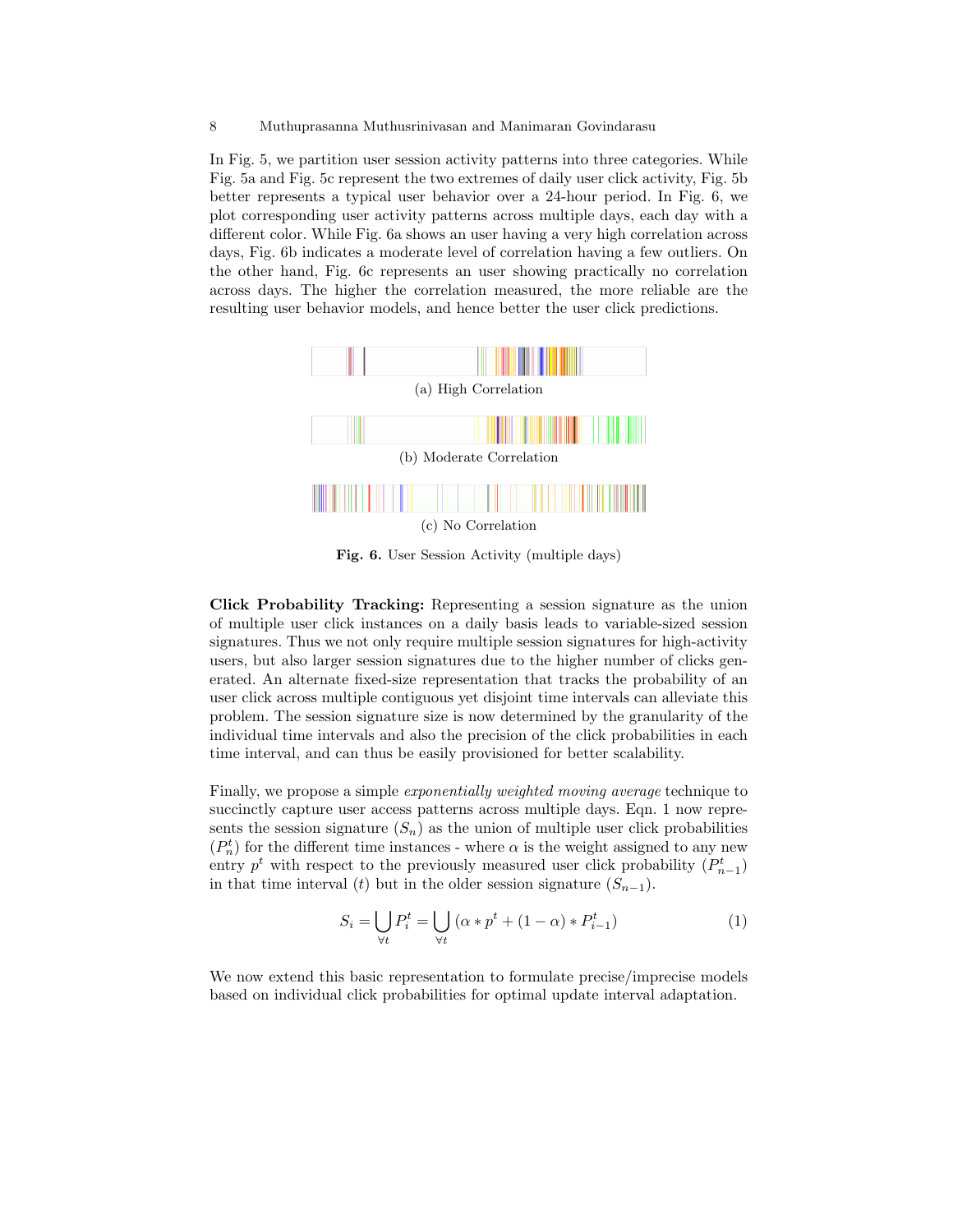#### 5.2 Click Tracking: Precise Models

We now propose three simple adaptive sync models each displaying a different update interval adaptation around any single user click. We then discuss how these per-click models can be easily combined across multiple user clicks both intra-day and inter-day, thereby achieving better resource utilization.



Fig. 7. Per-Click Sync Models

Uniform Refresh: This model assumes an uniform access probability distribution around any user click, and represents the basic periodic polling technique. Fig. 7a thus represents the uniform refresh (periodic polling) at some user click, while Eqn. 2 depicts the individual time instances of subsequent updates, where  $U_0$  represents the registered user click, and  $\Delta$  is a constant (say, 2 time units).

$$
U_n = U_{n-1} + \Delta = U_0 + n * \Delta, \ \forall n > 0
$$
 (2)

Throttle Refresh: This model assumes a monotonically decreasing access probability distribution around any user click, and hence the refresh interval also steadily increases. Our experimental evaluation of refresh interval adaptation indicates that an arithmetic growth models user access trends more closely than a geometric/exponential growth. Fig. 7b thus represents the throttle refresh at some user click and the decaying access probability, while Eqn. 3 depicts their individual time instances following an additive growth model.

$$
U_n = U_{n-1} + n * \Delta = U_0 + \frac{n * (n+1)}{2} * \Delta, \ \forall n > 0
$$
 (3)

Predict Refresh: This model accounts for refresh interval adaptation not only leading away from the user click, but also leading towards that user click. Thus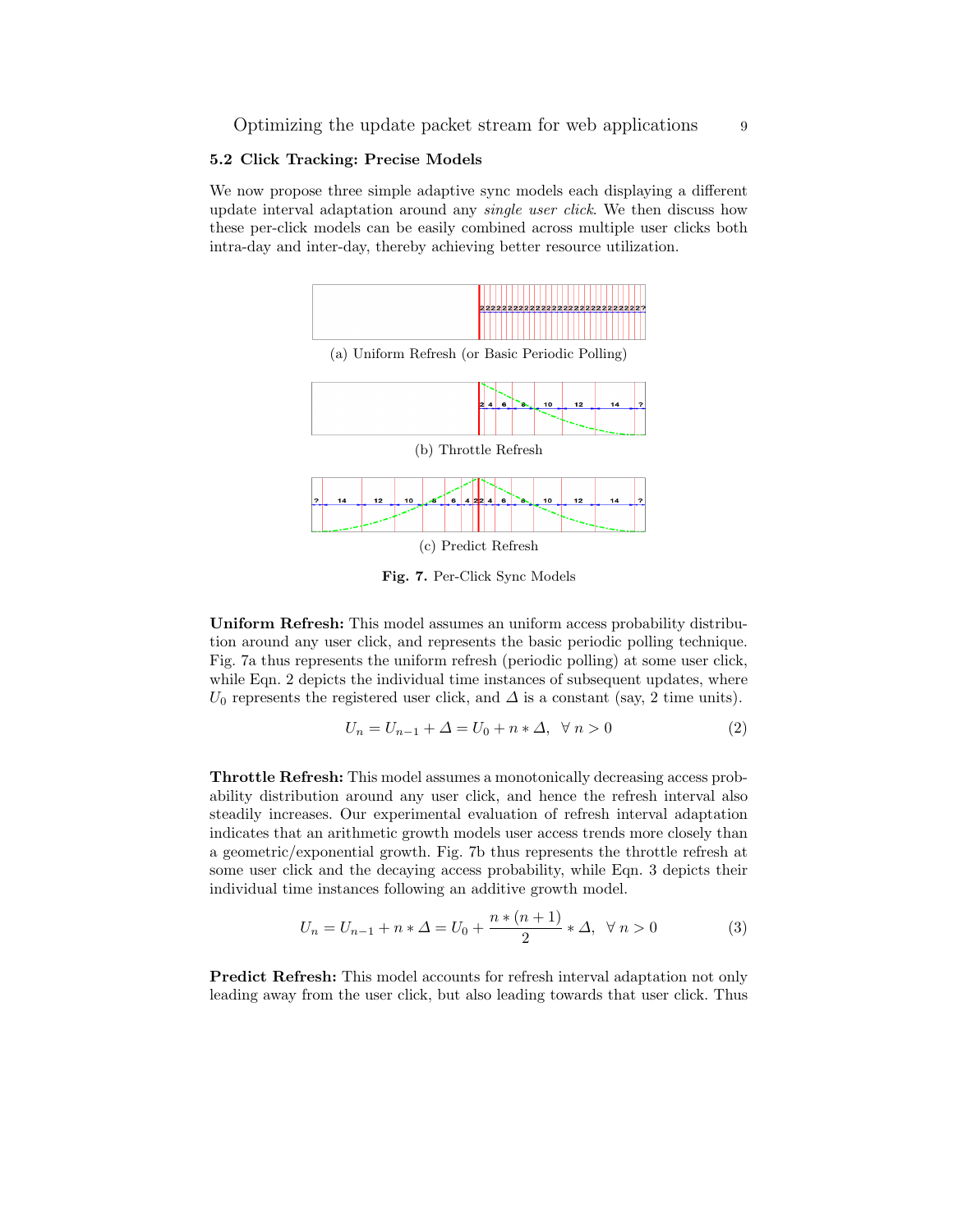it supports pro-active updates for better data coherence, and represents an axial reflection of throttle refresh about the user click. Fig. 7c thus shows the access probability ramp up leading towards and ramp down leading away from some user click, while Eqn. 4 represents the (additive) modulation of the corresponding refresh time instances around the user click.

$$
U_n = \begin{cases} U_{n+1} + n * \Delta = U_0 - \frac{n * (n-1)}{2} * \Delta \text{ if } n < 0\\ U_{n-1} + n * \Delta = U_0 + \frac{n * (n+1)}{2} * \Delta \text{ if } n > 0 \end{cases}
$$
(4)

The global sync schedule for any session can now be viewed as the interference pattern of the individual sync schedules at each user click, smoothed across multiple days using a simple exponentially weighted moving average technique. It is important to note that we can obtain these precise adaptive sync models only for users having a high click-behavior correlation across multiple days. For users having lower click-behavior correlation, and deployments with limited storage capacity or requiring greater privacy, these models tend to be insufficient.

### 5.3 Click Probability Tracking: Practical Models

To alleviate privacy concerns surrounding explicit click tracking, we now propose imprecise yet more practical models based on aggregate click probability tracking across multiple contiguous yet disjoint time intervals. In any session, predicting the exact time instant of any user click is infeasible and dependent on myriad factors including the number of emails received, their relative priorities, average user response times etc. Not so surprisingly, it is not infeasible to determine the user click probabilities over longer time intervals - longer the time interval, more precise the click predictions can be. However these longer time intervals render click predictions virtually useless as they cannot guarantee better data coherence (by update pre-fetching) due to the very size of the intervals themselves. Thus we need appropriately-sized time intervals that provide good click predictions (better data coherence), while limiting the session signature storage overhead.



Fig. 8. Slotted Refresh Sync Model

Slotted Refresh: This model is similar to the predict refresh model discussed previously, but assumes a discrete probability distribution across the many time interval boundaries. This results in a non-continuous (step-like) growth in refresh intervals, increasing as we traverse time interval boundaries away from an user click. Fig. 8 now represents this slotted refresh model with an additive growth rate (3 time units) across the different static time intervals (15 time units).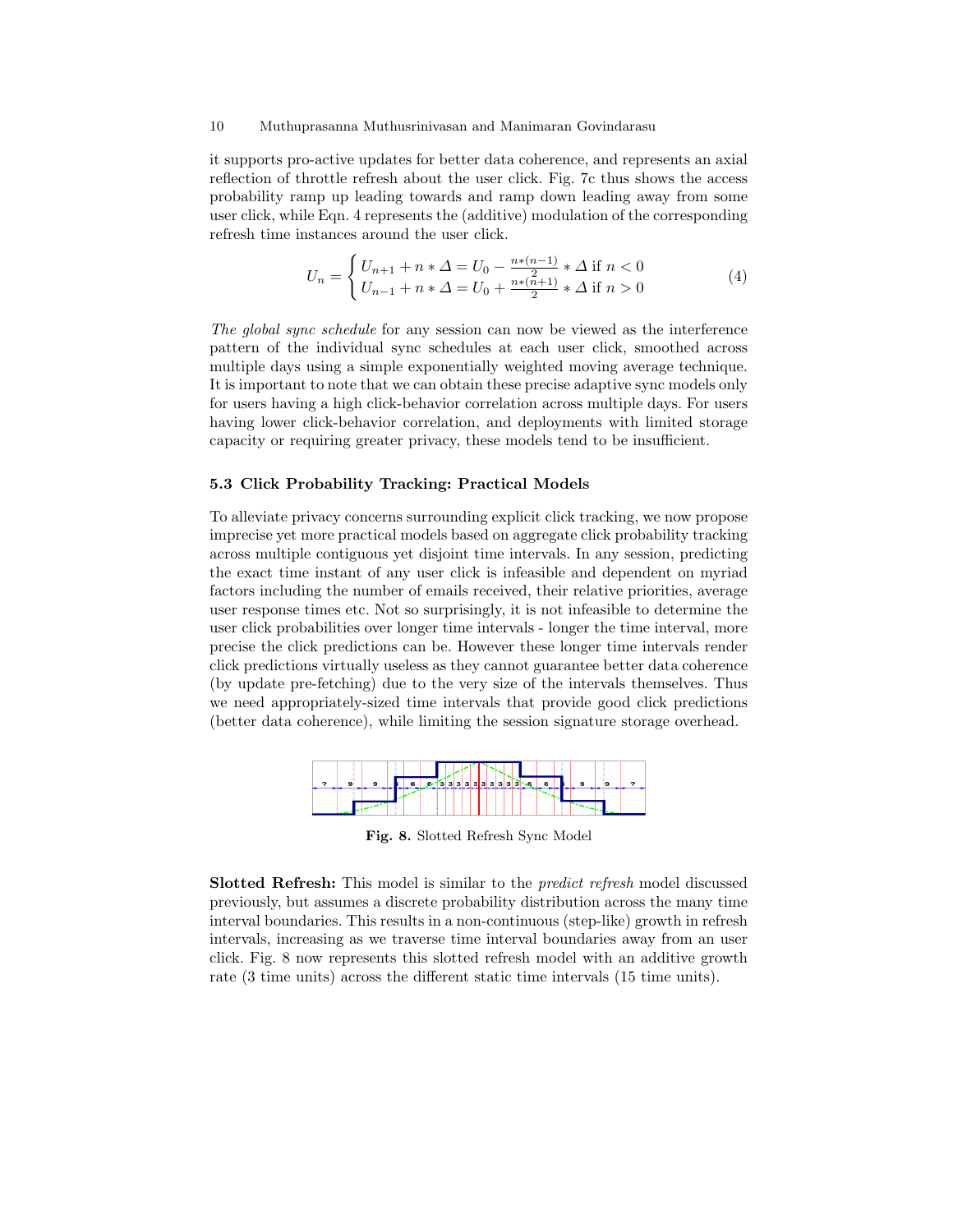Idle Behavior: We introduce another critical parameter here known as the window/probability spread factor that accounts for expected idle time between user clicks. User activity typically spans multiple neighboring time intervals wherein not all of them register an user click everyday - these sandwiched zero-activity time intervals thus represent idle user behavior. We now propose a few probability smoothing functions each differently scaling user access probabilities across multiple neighboring time intervals to accurately model these passively active idle time intervals. Fig. 9a represents a session signature with distinct click probabilities for each of the user clicks. In Fig. 9b (Fig. 9c) we assume that the idle behavior extends to one (two) time intervals on either side of the user click (scaled probability value). It is critical to note that while a low probability spread results in increased sync lag during idle times, a higher spread leads to gradual probability homogenization and uniform click probabilities across the entire time spectrum, and an appropriate window size is hence critical.



Fig. 9. Probability Smoothing: Window Spread Factor

Finally, the global sync schedule can again be viewed as the interference pattern of the individual sync schedules wherein the click probability in any time interval is the sum of the individual (scaled) click probabilities as determined by the window spread factor of its neighboring user click regions. As discussed above, a simple exponentially weighted moving average technique can once again be used to smooth the effect of variations in user behavior across multiple days.

To summarize, we have thus far modeled session signatures as a collection of contiguous yet disjoint time intervals, wherein each unit represents the user access probability (and hence the associated sync lag) for that time interval. We have also sought to detect idle user behavior and subsequently employed a smoothing function to guarantee better data coherence and thus higher user satisfaction. We now seek to individually evaluate both the precise and the imprecise adaptive sync models against a large number of GMAIL user activity streams to study their relative benefits and performance characteristics.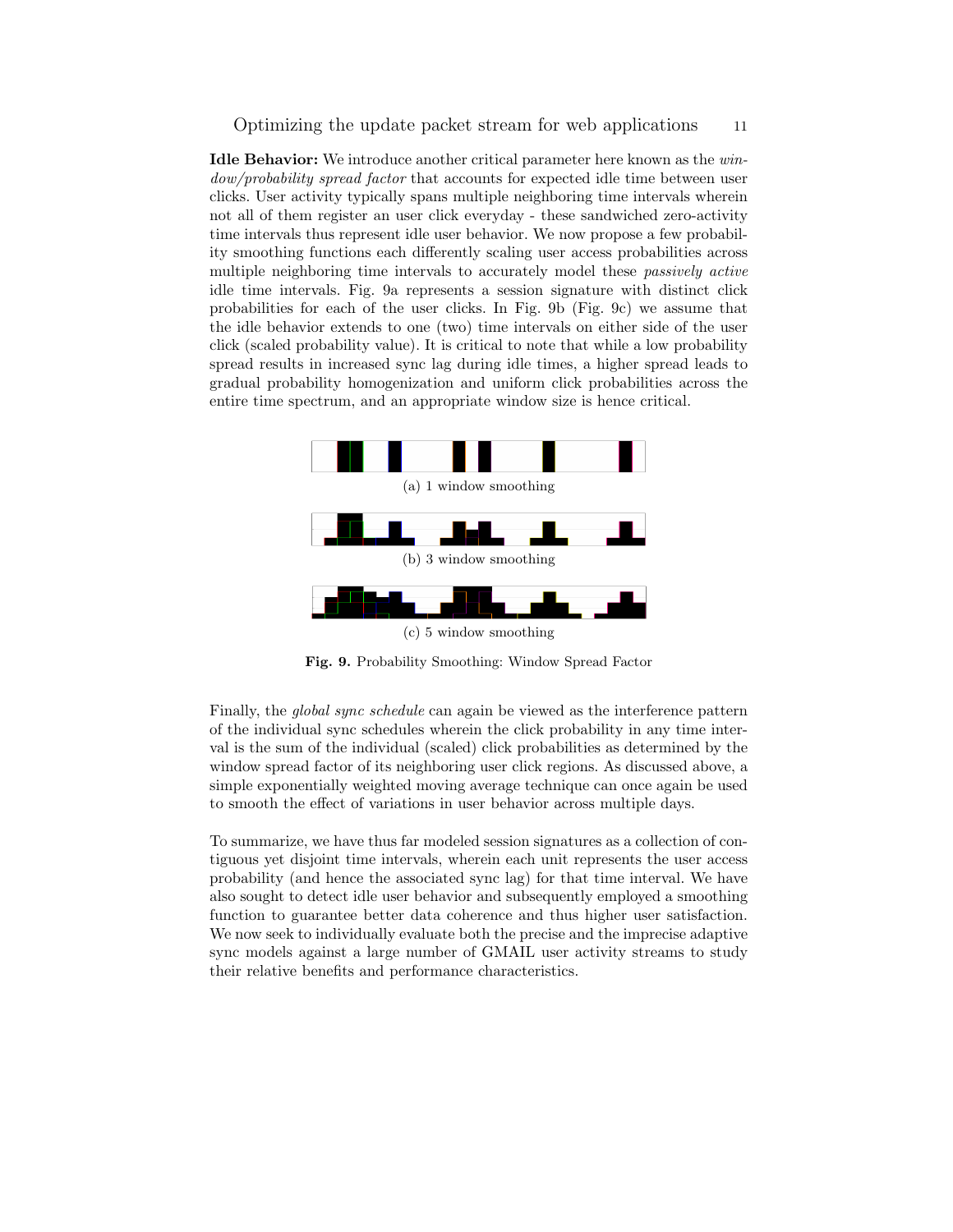### 6 Experimental Evaluation

We now analyze both the per-click adaptive sync models and the more practical slotted refresh model by experimental evaluation on a large sample of GMAIL user activity streams. We mainly focus on two critical metrics, resource utilization with respect to the total number of refresh queries issued by any client device/session, and user satisfaction based on the instantaneous data sync lag experienced by the users. In this context, we assume that every refresh query consumes a fixed amount of resources in the client (device), the network, and the server (cloud), to simplify the amortized cost calculations.

### 6.1 Click Tracking: Precise Models

The per-click models capture the total automated refresh query overhead associated with any user click - we compare the traditional periodic polling (uniform refresh) model against the proposed throttle/predict refresh models here. For sparse user click distributions (Fig. 5a) the growth rate is roughly linear in the total number of uncorrelated user clicks, while it is largely sub-linear for a denser distribution (Fig. 5b), as explained previously.



Fig. 10. Query Histogram: Manual vs Refresh Queries (2 minute intervals)

Resource Utilization: Fig. 10 shows the query histogram for all GMAIL users measured over a 24-hour period. The (log-scale) x-axis represents the total number of queries, while the (log-scale) y-axis represents the number of users that generated the corresponding number of queries. We notice that the manual clicks closely follow a power law distribution with very few users showing very high user activity (Fig. 5c). Figs. 11a, 11b now depict the same background refresh query trends for the three per-click models with a linear scale x-axis and different minimum refresh intervals. The uniform refresh curve with a positive slope provides a non-scalable model to support an ever-expanding user base and emerging trends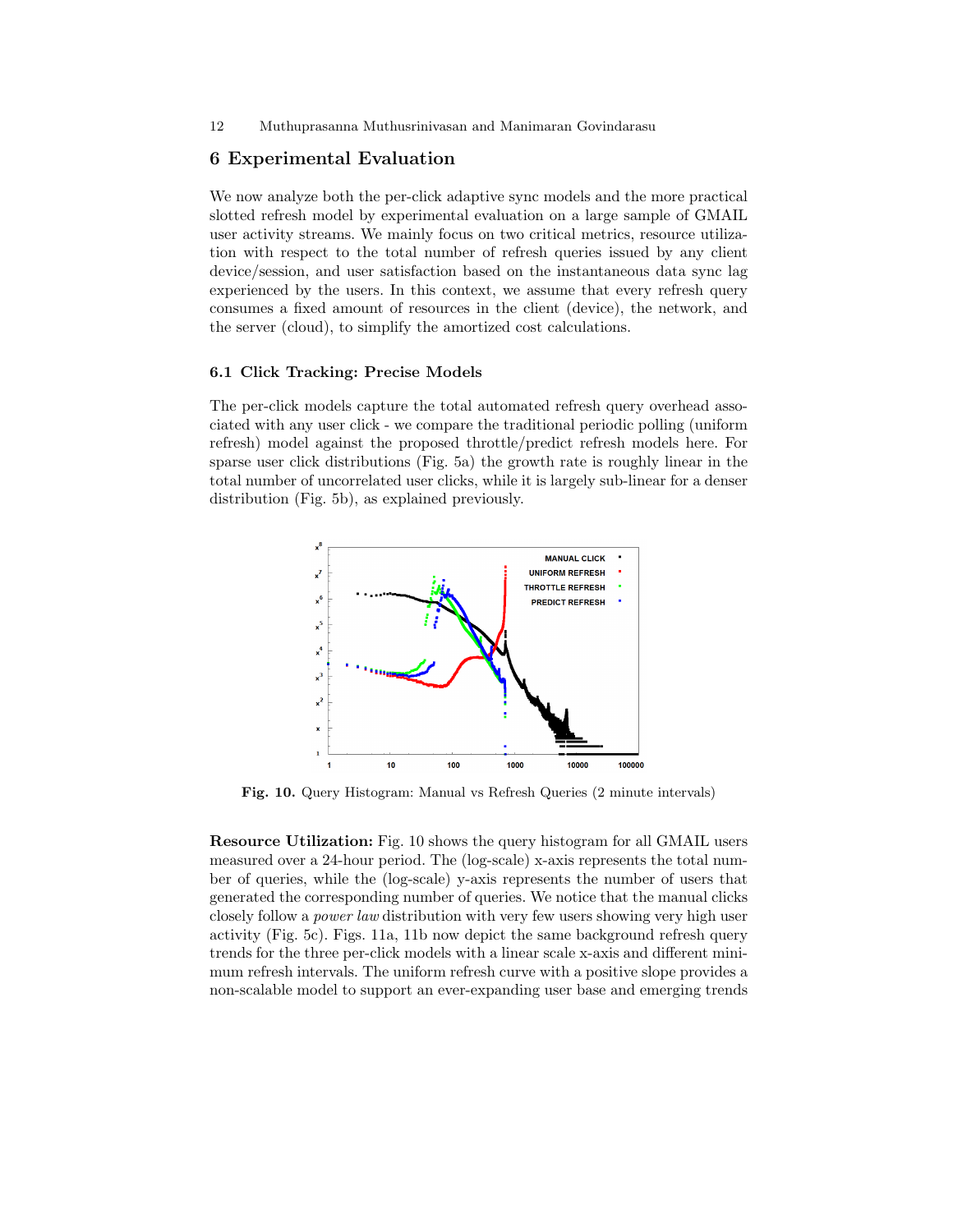in higher device spread (Fig. 3) and lower time persistence (Fig. 4). On the other hand, the throttle and predict refresh curves with a negative slope provide a more scalable model, with fewer users requiring a high number of background queries. While the predict refresh curve closely tracks the throttle refresh curve for the longer interval here, it shows a greater divergence for the shorter interval - this strange behavior can only be attributed to the specific user click distributions and the refresh interval durations analyzed, and displays high variance across days to postulate any reasonable generalization of this trend.



Fig. 11. Query Histogram: Per-Click Sync Models (varying intervals)

User Satisfaction: We now measure content sync lag at any user click instance as a means of measuring user satisfaction or data coherence. A lower data sync lag provides greater data coherence, and hence better user satisfaction. While the uniform and predict refresh models consume more resources, they bound the maximum (user-perceived) sync lag to pre-determined values, and hence provide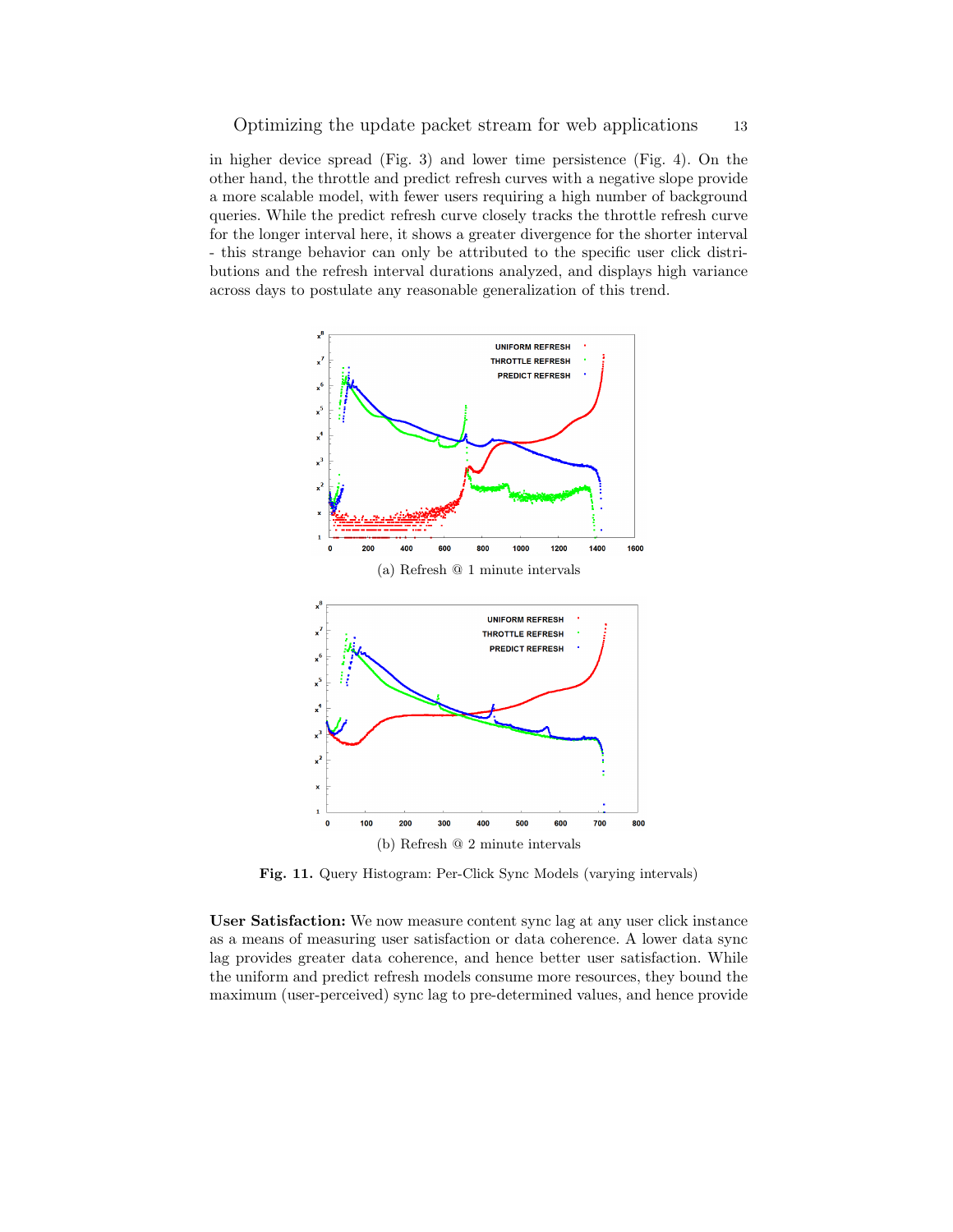greater control over data coherence. On the other hand, the throttle refresh model provides greater resource savings at the cost of potentially unbounded sync lag - not only across different sessions, but also across user clicks within a single session. Fig. 12 now shows the (throttle refresh) delay histogram for all user sessions, the x-axis representing the sync lag (in minutes) and the (logscale) y-axis representing the number of users experiencing the corresponding sync lag. We see that the shorter interval refreshes naturally provide a better data coherence, and also that very few users experience a large sync lag. While the mean and standard deviation of sync lags display a wide spread, their average values across all user sessions is of the order of 2-4 minutes at best, and thus provides maximal user satisfaction.



Fig. 12. Throttle Refresh: User-Perceived Sync Lag

Thus the throttle refresh model providing no guarantees on maximum sync lag does a reasonably good job of maintaining good data coherence. To summarize, while the uniform and predict refresh models provide fine-grained control over user-perceived data sync lag, the throttle refresh model behaves more like a best effort model with a few outliers. In short while throttle refresh would suffice for casual users, it might be prudent to employ the predict refresh model for the business or power users - the extra incentive of a relatively smaller data sync lag being delivered at slightly higher resource costs for the service provider.

### 6.2 Click Probability Tracking: Practical Models

For our analysis here, we aggregate daily user click activity into 15-minute time intervals - each session signature thus tracks 96 independent user access probability values. In order to quickly discard spurious one-off user sessions and to efficiently manage the storage requirements for caching multiple user session signatures, we propose limits on the number of session signatures being tracked on a per-user basis using an adaptive replacement cache (ARC) [35] policy.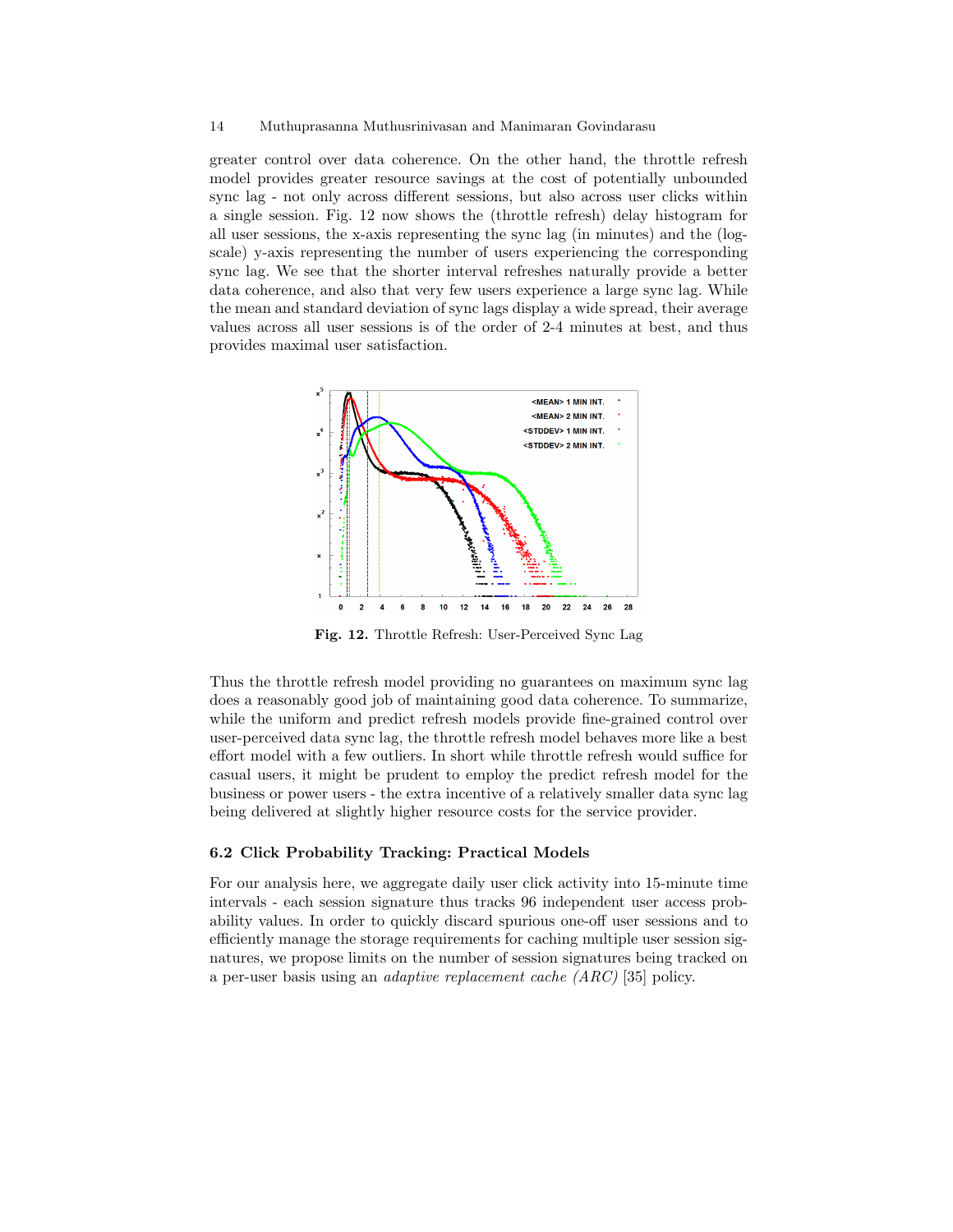Resource Utilization: Fig. 13a shows the query histogram for all GMAIL users for the different window spread factor sizes, where the (log-scale) x-axis and (log-scale) y-axis represent the number of queries and the number of users that generated the corresponding number of queries respectively. We notice that the background refresh queries here show a similar negative-slope as the perclick models discussed previously. In Fig. 13b we notice the slight shift in the waveform shape as the window spread factor size increases. This result can be interpreted as follows - while the higher window spread factor size does increase the click probability in neighboring time intervals, it also scales down the relative click probability in the current time interval. The net effect of the inter-day exponentially weighted moving average smoothing and that of the intra-day probability scaling (window spreading) in this case yields lower update prefetches as the window spread factor increases.



Fig. 13. Query Histogram: Practical (Slotted Refresh) Model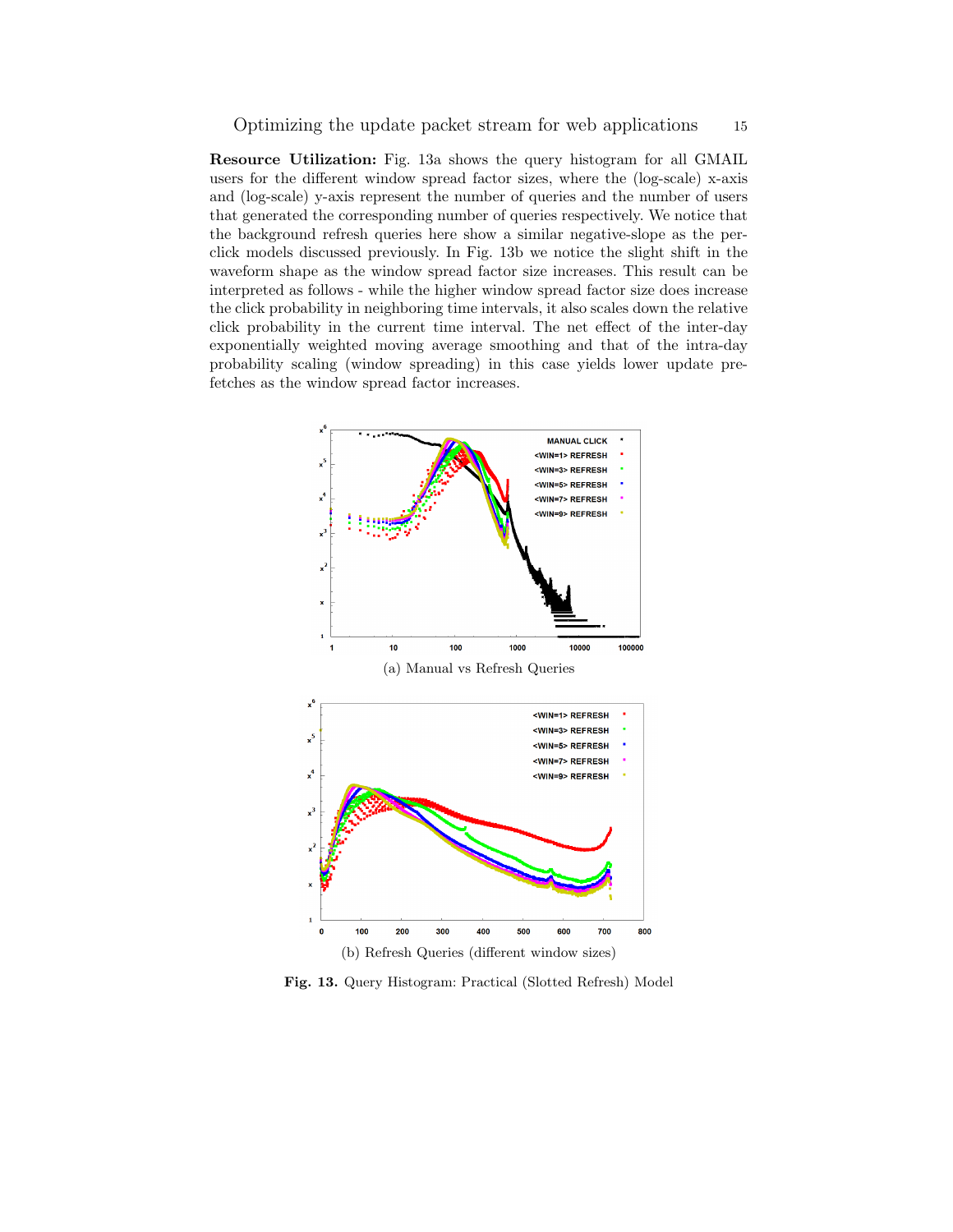In order to determine the optimal window spread factor for any user given its many indirect dependencies as listed above, we adopt the periodic window spread tightening concept here. We bootstrap with a high probability spread, and then relatively tighten the adapted click probability distribution every few weeks the lower the session signature correlation across multiple days, the lesser is the window spread tightening provided and vice versa (Fig. 14). While this issue merits an in-depth discussion in itself, we do not delve into greater details here due to space constraints. We suffice it to mention that while this optimization is optional, it does provide incrementally higher benefits.



Fig. 14. Probability (Window) Spread Tightening Concept

User Satisfaction: We now measure the effect of the different window spread factor sizes on user-perceived data sync lag. Fig. 15 shows the delay histogram for all user sessions, the x-axis representing the sync lag (in minutes) and the (logscale) y-axis representing the number of users experiencing the corresponding sync lag. We see that better data coherence is achieved for smaller window spread factor sizes, and this can similarly be explained on the basis of relative probability scaling as discussed above. While the mean and standard deviation of sync lag displays a wide spread, their average values across all user sessions is less than a minute - thereby achieving maximal user satisfaction levels.

To summarize, the proposed data sync models vastly outperform the naive periodic polling mechanism - amongst the many adaptive sync models proposed, the slotted refresh model provides the most practical means of achieving better resources utilization and higher user satisfaction. We also wish to state that the one-size fits all approach may not work here - different cloud-based applications might benefit from vastly different models and appropriate choices can only be made by analysis of the individual application requirements and their corresponding user traffic patterns. In this context, we wish to again state that a vastly superior but complex (not cheap) model may not be the most prudent choice with respect to scalability concerns and the resulting computation costs.

<sup>16</sup> Muthuprasanna Muthusrinivasan and Manimaran Govindarasu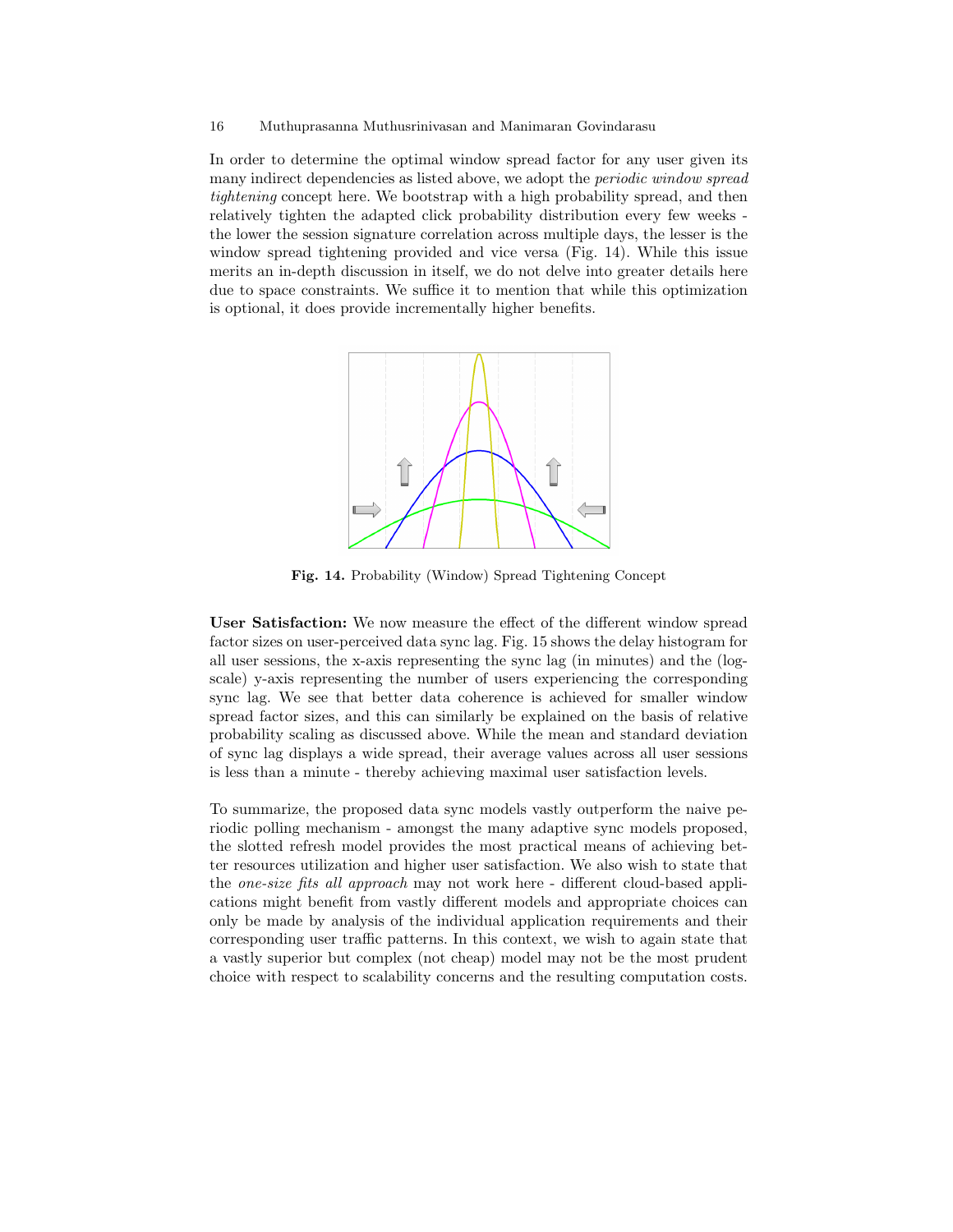

Fig. 15. Slotted Refresh: User-Perceived Sync Lag

# 7 Conclusions

Web applications today have greatly evolved to provide users instantaneous access to their personalized data from any device/location and in any form with extreme ease. While users today have come to expect seamless data migration across their many devices, various technological constraints with respect to high data coherence and better data synchronization do impose certain barriers. The traditional approach of periodic data fetch by the clients from the different servers in the cloud faces critical limitations with respect to scalability and prohibitively high costs. We thus seek to address the dual-fold problem here - increased user satisfaction and resource savings - by proposing novel extensions to the popular periodic polling technique.

The focus of this work is on addressing the classic trade-off between resource utilization and user satisfaction. Higher the data refresh rate, higher the costs, but also higher the user satisfaction. Conversely, lower the data refresh rate, lower the costs, and correspondingly lower the user satisfaction. The opportunity thus lies in identifying the sweet spot along the entire spectrum that achieves the right balance between the two metrics. Our approach here has been to understand individual user behavior based on past access patterns and thereby derive future predictions for user access with high confidence, so that preemptive/throttled data sync can be easily achieved. An experimental evaluation of a large sample of GMAIL user activity streams successfully validates our approach, and we now plan to perform limited user trials hopefully leading to wide-spread deployment.

# References

- 1. Website of the world's first-ever web server, http: // info. cern. ch
- 2. Cloud Computing, http: // en. wikipedia. org/ wiki/ Cloud\_ computing